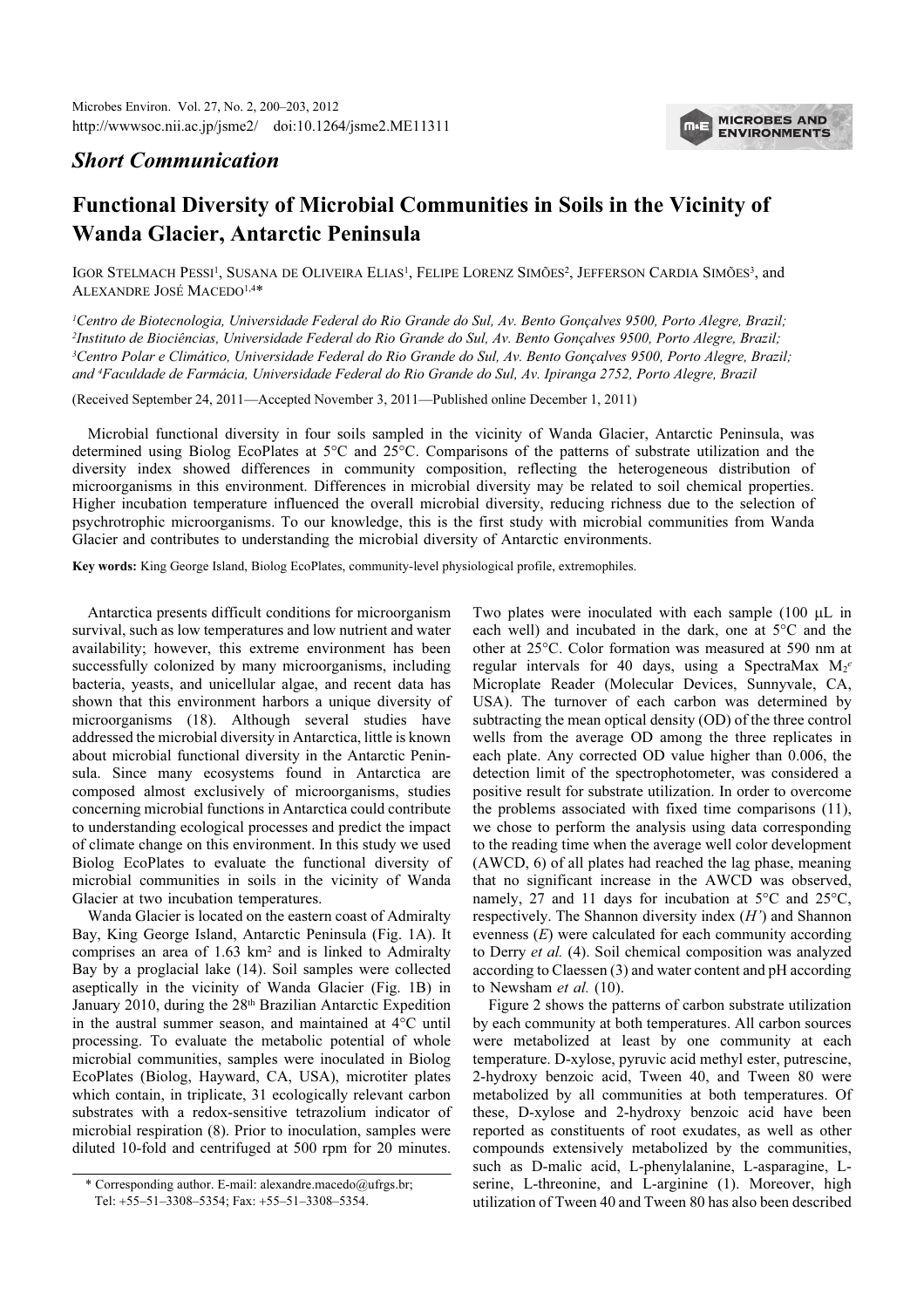

Fig. 1. A: Map of King George Island, Antarctic Peninsula, showing the location of Wanda Glacier [modified from Simões et al. (17)]. White and grey areas demarcate regions permanently or perennially covered with ice, respectively; B: satellite map of Wanda Glacier showing the sampling sites used in this study (Quickbird image kindly provided by Laboratório de Monitoramento da Criosfera, FURG, Rio Grande, RS, Brazil).

for microbial communities from both Antarctic (16) and Arctic seawaters (15). Polyols, such as Tween 40 and Tween 80, are suggested to be accumulated by Antarctic algae and fungi in order to grow at low temperatures and protect against freeze-thaw events (13, 15).

One important observation is that the four soil communities showed distinct patterns of sole carbon source utilization (Fig. 2), even though samples were collected relatively near each other (Fig. 1B). This result illustrates the heterogeneous distribution of microorganisms in natural environments, commonplace in studies of microbial diversity, especially in extreme environments (5, 20). Moreover, communities S1 and S4 showed a different pattern of substrate utilization from samples S2 and S3, metabolizing a few compounds such as Tween 40 and Tween 80 at a much higher rate than the others. Analysis of soil composition showed that the samples differed greatly in their chemical content, and it was observed that samples S1 and S4, as well as samples S2 and S3, have very similar chemical composition, especially in



Fig. 2. Carbon source utilization by the communities at day 27  $\overline{C}$ , filled bars) and 11 (25 $\degree$ C, empty bars). Data represent OD divided by the AWCD (6). Amino acids: 1, L-arginine; 2, L-asparagine; 3, glycyl-Lglutamic acid; 4, L-phenylalanine; 5, L-serine; 6, L-threonine. Carbohydrates: 7, D-cellobiose; 8, I-erythritol; 9, D-galactonic acid γ-lactone; 10, N-acetyl-D-glucosamine; 11, glucose-1-phosphate; 12, β-methyl-D-glucoside; 13, D,L-α-glycerol phosphate; 14, α-D-lactose; 15, D-mannitol; 16, D-xylose. Carboxylic acids: 17, γ-hydroxybutyric acid; 18, α-keto butyric acid; 19, D-galacturonic acid; 20, Dglucosaminic acid; 21, itaconic acid; 22, D-malic acid; 23, pyruvic acid methyl ester. Amines: 24, phenylethylamine; 25, putrescine. Phenols: 26, 2-hydroxy benzoic acid; 27, 4-hydroxy benzoic acid. Polymers: 28, α-cyclodextrin; 29, glycogen; 30, Tween 40; 31, Tween 80. Graphs are presented on different scales to better visualize substrates metabolized at low rates

regard to the abundance of organic C (Table 1). It is well known that the availability of organic compounds and minerals directly influences the composition of soil microbial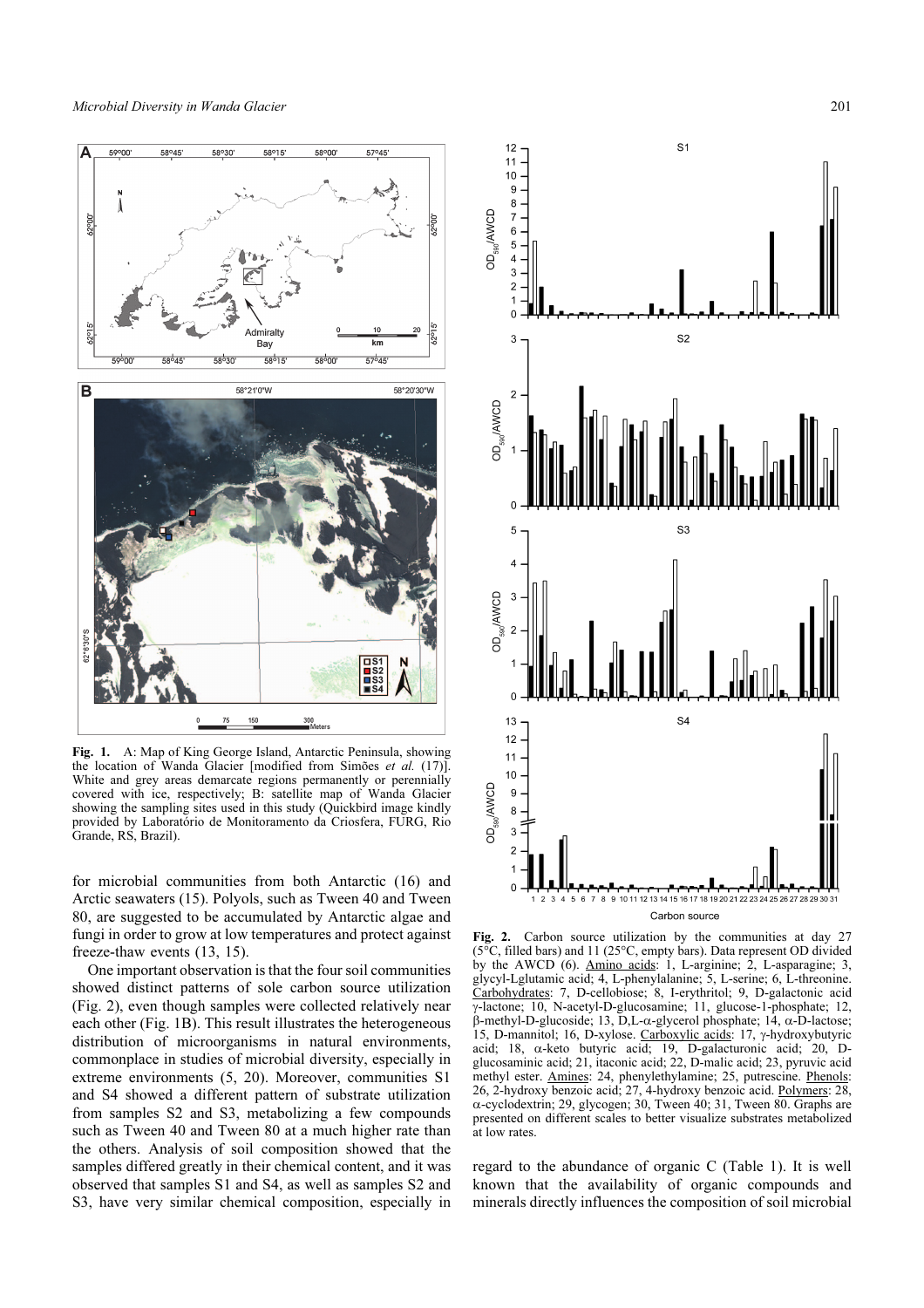Table 1. Water content, pH, and chemical composition of the soil samples

|                                                         | Sample         |                |                |                |  |  |
|---------------------------------------------------------|----------------|----------------|----------------|----------------|--|--|
| Parameter                                               | S <sub>1</sub> | S <sub>2</sub> | S <sub>3</sub> | S <sub>4</sub> |  |  |
| Water content $(\% )$                                   | 17.91          | 13.45          | 13.66          | 7.51           |  |  |
| pH                                                      | 8.90           | 9.86           | 8.59           | 8.18           |  |  |
| Organic C $(\%)$                                        | 0.09           | 0.34           | 0.26           | 0.09           |  |  |
| $N(\%)$                                                 | < 0.01         | 0.02           | 0.02           | < 0.01         |  |  |
| Na $(\frac{9}{6})^a$                                    | 0.21           | 0.15           | 0.37           | 0.30           |  |  |
| P (mg $kg^{-1}$ ) <sup>a</sup>                          | 219            | 229            | 229            | 266            |  |  |
| $K$ (mg $kg^{-1}$ ) <sup>a</sup>                        | 534            | 322            | 736            | 548            |  |  |
| Al $(\text{cmol}_c \text{ kg}^{-1})^b$                  | 0.00           | 0.00           | 0.00           | 0.00           |  |  |
| Ca $(\text{cmol}_c \text{ kg}^{-1})^b$                  | 2.00           | 6.70           | 2.80           | 1.90           |  |  |
| $Mg$ (cmol <sub>c</sub> kg <sup>-1</sup> ) <sup>b</sup> | 2.50           | 4.00           | 3.50           | 2.30           |  |  |
| Mn $(mg kg^{-1})^b$                                     | 3.00           | 2.00           | 1.00           | 2.00           |  |  |

 $a =$  extractable;  $b =$  exchangeable

Table 2. Number of positive results, diversity, and evenness for each community at days 27 (5 $^{\circ}$ C) and 11 (25 $^{\circ}$ C)

| Sample         | Positive results <sup>a</sup> |                | Shannon diversity<br>index $(H')$ |                | Shannon<br>evenness $(E)$ |                |
|----------------|-------------------------------|----------------|-----------------------------------|----------------|---------------------------|----------------|
|                | $5^{\circ}$ C                 | $25^{\circ}$ C | $5^{\circ}$ C                     | $25^{\circ}$ C | $5^{\circ}C$              | $25^{\circ}$ C |
| S1             | 28                            | 12             | 2.29                              | 1.56           | 0.69                      | 0.63           |
| S <sub>2</sub> | 31                            | 31             | 3.30                              | 3.28           | 0.96                      | 0.96           |
| S <sub>3</sub> | 28                            | 25             | 2.99                              | 2.69           | 0.90                      | 0.84           |
| <b>S4</b>      | 29                            | 11             | 2.14                              | 1.49           | 0.64                      | 0.62           |

<sup>a</sup> Numbers of metabolized substrates (optical density >0.006).

communities (5), and therefore the similar pattern of carbon source utilization observed among communities S1/S4 and S2/S3 may be related to similarities in the soil chemical composition.

Another important and striking finding is the different community response to the increase in incubation temperature. While for communities S2 and S3 the temperature increase basically changed the rate at which substrates were metabolized (Fig. 2), for communities S1 and S4, the temperature increase highly influenced the number of metabolized substrates and therefore the diversity of functional groups (Table 2). Whether incubation temperature influences the rate and/or the pattern of substrate utilization in BIOLOG experiments is a contradictory issue. So far, no definitive conclusion has been reached, with several studies supporting both scenarios (2, 4).

The majority of communities metabolized more substrates and showed higher diversity when incubated at 5°C than at 25°C, except community S2, which metabolized the same number of carbon sources at both temperatures (Table 2). A similar result was found by Teklay *et al.* (19) in a study on soils associated with the hybrid poplar in Canada, in which higher diversity was found at 5°C than at 15°C. In our study, although diversity was lower at 25°C, as shown by the Shannon diversity index, evenness, i.e. the distribution of species within the community, remained slightly unaltered (Table 2); therefore, it could be concluded that the lower diversity observed at 25°C is essentially explained by lower richness, i.e. fewer functional groups of microorganisms. Since higher temperatures constrain the growth of psychro-

philic (cold-adapted) microorganisms, which are unable to grow above 20°C, at 25°C only the psychrotrophic (coldtolerant) fraction of the community was active, resulting in lower diversity. Furthermore, since the maximum decrease in diversity observed at 25°C was 31.9% (community S1), it can be concluded that the communities studied here are composed mainly of psychrotrophic microorganisms, which seems to be the rule for Antarctic soil communities (12, 20). The prevalence of psychrotrophic microorganisms in Antarctic environments may be related to the increase in soil temperature through solar radiation, especially in the summer season, in which soil temperature may rise above 15°C (9). In addition, it may be that the lower diversity index obtained for communities S1 and S4 is also related to the soil chemical properties (Table 1). Since the major difference among the two types of soil resides in the organic C content, the lower diversity index obtained for communities S1 and S4 may be related to lower organic C availability, in agreement to the study by Gomez et al. (7).

This is one of the few works concerning microbial functional diversity in the Antarctic Peninsula, and the first to study microbial communities associated with Wanda Glacier. This study contributes to the knowledge about the complex and particular microbial diversity found in extreme environments, showing the heterogeneous distribution of microbial functional groups within this ecosystem. Moreover, this study also endorses the view that soil chemical properties directly affect the composition of microbial communities, which are by far the main mediators of nutrient cycling in ecosystems. As we document more information about the microbial functional diversity of extreme environments, we may be able to predict with more accuracy the effects of global climate change on the stability of these fragile environments.

## Acknowledgements

This research was supported by grants Universal/2009 (CNPq), NANOBIOTEC-BRASIL/2008 (CAPES), and FAPERGS.

## References

- 1. Campbell, C.D., S.J. Grayston, and D.J. Hirst. 1997. Use of rhizosphere carbon sources in sole carbon source tests to discriminate soil microbial communities. J. Microbiol. Meth. 30:33–41.
- 2. Christian, B.W., and O.T. Lind. 2006. Key issues concerning Biolog use for aerobic and anaerobic freshwater bacterial community-level physiological profiling. Int. Rev. Hydrobiol. 91:257–268.
- 3. Claessen, M.E.C. 1997. Manual de Métodos de Análise de Solos, 2nd ed. EMBRAPA-CNPS, Rio de Janeiro, Brazil (in Portuguese).
- 4. Derry, A.M., W.J. Staddon, P.G. Kevan, and J.T. Trevors. 1999. Functional diversity and community structure of micro-organisms in three arctic soils as determined by sole-carbon-source-utilization. Biodivers. Conserv. 8:205–221.
- 5. Ganzert, L., A. Lipski, H.W. Hubberten, and D. Wagner. 2011. The impact of different soil parameters on the community structure of dominant bacteria from nine different soils located on Livingston Island, South Shetland Archipelago, Antarctica. FEMS Microbiol. Ecol. 76:476–491.
- 6. Garland, J.L., and A.L. Mills. 1991. Classification and characterization of heterotrophic microbial communities on the basis of patterns of community-level sole-carbon-source utilization. Appl. Environ. Microb. 57:2351–2359.
- 7. Gomez, E., L. Ferreras, and S. Toresani. 2006. Soil bacterial functional diversity as influenced by organic amendment application. Bioresource Technol. 97:1484–1489.